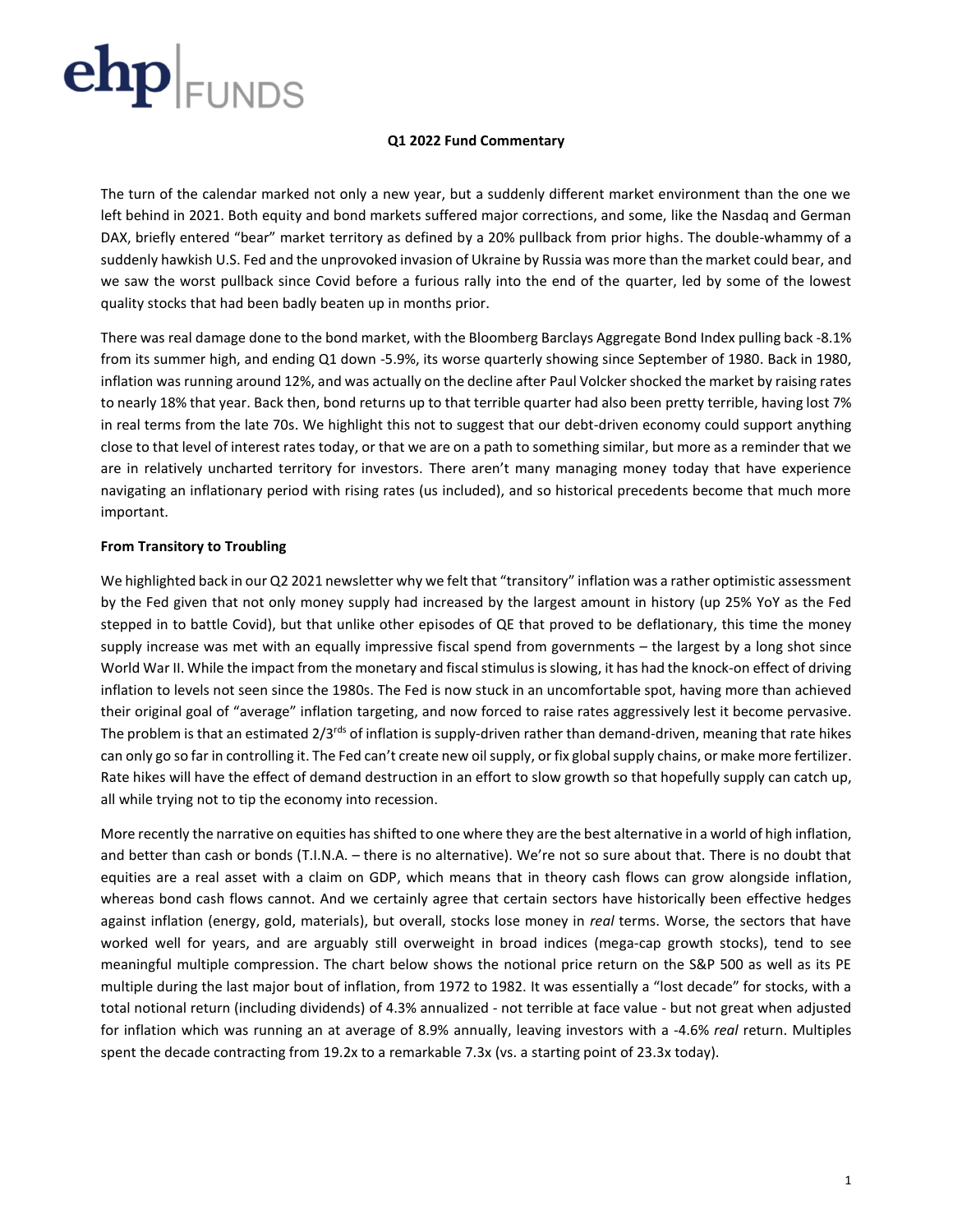

Its certainly true that there are sectors and strategies that can help in this environment (in fact it's why we launched the EHP Global Multi-Asset Absolute Return Fund this fall as a direct inflation and tail-risk hedge), and we re-highlight the real returns for various sectors and strategies from our Q3 newsletter for those that missed it. Unsurprisingly, sectors that are direct producers of the commodities that drive a large part of inflation are beneficiaries (energy, materials, golds), as well as price inelastic healthcare. High multiple sectors like technology are at risk, along with consumer businesses that don't have the pricing power to raise prices enough to offset their input costs. With margins

|                               | Inflation         | Normal                                                                                                               |  |
|-------------------------------|-------------------|----------------------------------------------------------------------------------------------------------------------|--|
| <b>Alternative Strategies</b> | Regimes           | Regimes                                                                                                              |  |
| Trend - Multi Asset           | 25%               | 15%                                                                                                                  |  |
| Trend - Commodity             | 20%               | 8%                                                                                                                   |  |
| <b>Momentum Factor</b>        | 8%                | 4%                                                                                                                   |  |
| <b>Quality Factor</b>         | 3%                | 3%                                                                                                                   |  |
| Value Factor                  | $-1%$             | 2%                                                                                                                   |  |
| Low Volatility Factor         | $-3%$             | 8%                                                                                                                   |  |
| Small Size Factor             | $-4%$             | 1%                                                                                                                   |  |
|                               |                   |                                                                                                                      |  |
|                               | $1 - 11 - 12 = 1$ | $\mathbf{A}$ $\mathbf{B}$ $\mathbf{A}$ $\mathbf{B}$ $\mathbf{A}$ $\mathbf{B}$ $\mathbf{B}$ $\mathbf{B}$ $\mathbf{B}$ |  |

|                                | Inflation | Normal  |  |  |
|--------------------------------|-----------|---------|--|--|
| <b>Alternative Assets</b>      | Regimes   | Regimes |  |  |
| Gold                           | 13%       | $-1%$   |  |  |
| <b>Wine</b>                    | 7%        | 2%      |  |  |
| Art                            | 5%        | 6%      |  |  |
| <b>Residential Real Estate</b> | $-2%$     | 2%      |  |  |

**Source for charts**: The Best Strategies for Inflationary Times, HENRY NEVILLE, TEUN DRAAISMA, BEN FUNNELL, CAMPBELL R. HARVEY, and OTTO VAN HEMERT, May 25, 2021

Source: Bloomberg

|                               | Inflation | Normal  |  |  |
|-------------------------------|-----------|---------|--|--|
| <b>Sectors</b>                | Regimes   | Regimes |  |  |
| Energy                        | 1%        | 8%      |  |  |
| <b>Health Care</b>            | $-1%$     | 11%     |  |  |
| <b>Materials</b>              | $-6%$     | 11%     |  |  |
| <b>Consumer Discretionary</b> | $-6%$     | 11%     |  |  |
| Telcos                        | $-7%$     | 9%      |  |  |
| Industrial/Manuf.             | $-8%$     | 11%     |  |  |
| Utilities                     | $-9%$     | 10%     |  |  |
| <b>Financials</b>             | $-9%$     | 11%     |  |  |
| Technology                    | $-9%$     | 12%     |  |  |
| <b>Consumer Staples</b>       | $-15%$    | 13%     |  |  |

squeezed, staples is one of the worst sectors. We would expect to see a lot of commentary on this effect from CEOs in the coming earnings reporting season, and we think its worthwhile reading this quote from Restoration Hardware CEO Gary Friedman, who summed up on their recent earnings call what many CEOs are likely thinking:

"I mean, I think, I don't think anybody really understands what's coming from an inflation point of view, because either businesses are going to make a lot less money, or they're going to raise their prices. And I don't think anybody really understands how

high prices are going to go everywhere, in restaurants, in cars, and everything. It's – and I think it's going to outrun the consumer. And I think we're going to be in some tricky space."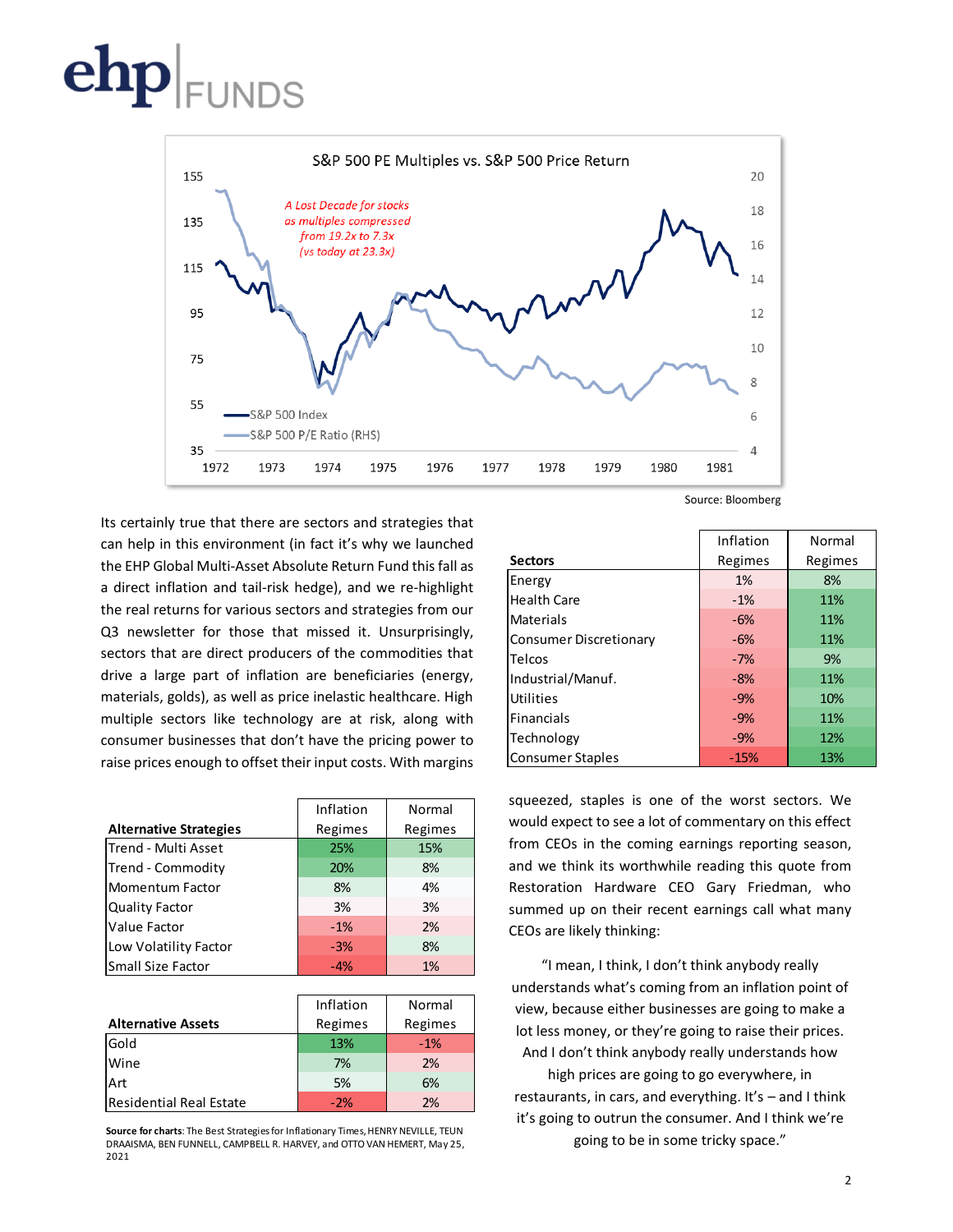

### **Guess who's back?**

The interesting part about managing money is that despite every market environment being unique in its own way, there is ultimately consistency across major cycles, and we are now at the crossroads of one of those major macro events that tends to get a lot of press coverage and drives investor angst: the inversion of the yield curve. There are a number of curves (the 30yr-5yr, the 18mos-3mos, the 10yr-3mos, etc), but the one that typically draws the most attention is the 10yr-2yr, which has now officially inverted for the first time since 2018. Of course, the flattening of the yield curve just tells you that bond investors believe that short-term rates are going to rise faster than long-term rates, which is in-line with Fed guidance, but is useful as a predictor of where we are in the market cycle, and has an enviable track record of predicting eventual recessions. That said, it is not a particularly useful timing indicator, and it's worth noting that in the four prior 10yr-2yr inversions, stocks *rallied* an average of 28.8%, with a range of 6 months to 22 months before the bull market hit its peak. In the last eight inversions going back to 1978, only two had small negative returns one year later, with the average up 15.2%. In fact, if we look at S&P drawdowns alongside the yield curve (chart below), it is once the curve begins to *steepen* again after inverting that equity markets decline, as at that point the bond market is predicting the end of cycle and an upcoming rate cut at the short end.



So, while we can't ignore the yield curve as it does imply we are getting late in the cycle, it by itself is not a reason to clear the decks. Also, of note – inflation can change the signal the curve sends somewhat. Back in the '70s and '80s, the yield curve had much deeper inversions (100-200 bps) before signalling recessions, and so if we do enter a "stagflation" environment, we may get conflicting signals from traditional indicators.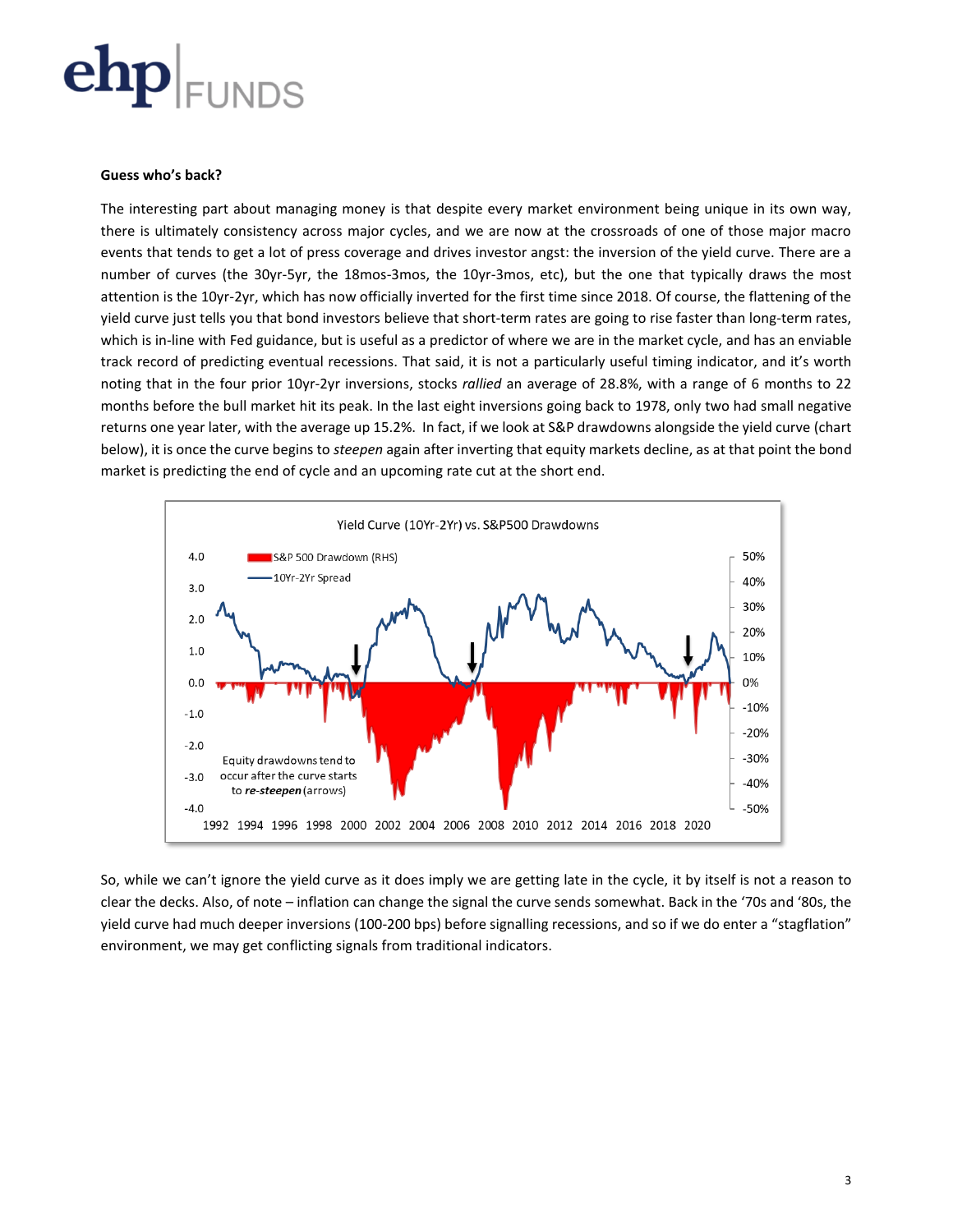

## **A tale of two housing markets**

We wanted to share some charts that don't have as much to do with the Funds themselves, but are likely of great interest to all Canadians who own or want to own a house. One of the obvious consequences of the rise in yields is that mortgage rates must rise as well. The chart to the right shows the US 30-yr fixed mortgage, now with one of the fastest and largest jumps on record. What has been remarkable this time is the *pace* at which rates have moved rather than the absolute level. 5-yr fixed mortgages, which could be had for as low as 1.5% last summer in Canada, are now approaching 4%. While the absolute level of 4% seems reasonable in the historical context, quick jumps like this will slow markets, and



unlike the U.S. where the market is more in balance after their housing reset in 2008, the Canadian market does not appear to be in any type of balance when viewed against the long-term trend of disposable income (see chart below). U.S. homebuilder stocks have corrected to very cheap valuations on these concerns, and we'd suggest they represent good value at these levels, but we are quite concerned about the impact of a slowing housing market in Canada given the industry now represents a stunning 9.6% of GDP! Far be it from us to call a crash in housing given how resilient it has been in the past, and given that lack of new supply and immigration should keep demand strong, but we would be ill advised to ignore the potential consequences for sectors where housing has been an important driver.



Source: Macquarie

## **So what's the good news?**

While much of the commentary above seems quite pessimistic, the fact is that all of it is already known, and most likely discounted by the market. The war, inflation, eight rate hikes with a few 50bps thrown in, the largest drawdown for bonds ever, and a good amount of repositioning by investors, and despite all of that, the market found a way to rally sharply off its lows. If anything, from here, news that is less bad than what has been priced in should act as positive catalysts. As mentioned, markets tend to rise during rate hike cycles, at least for a while. Democrats are likely to lose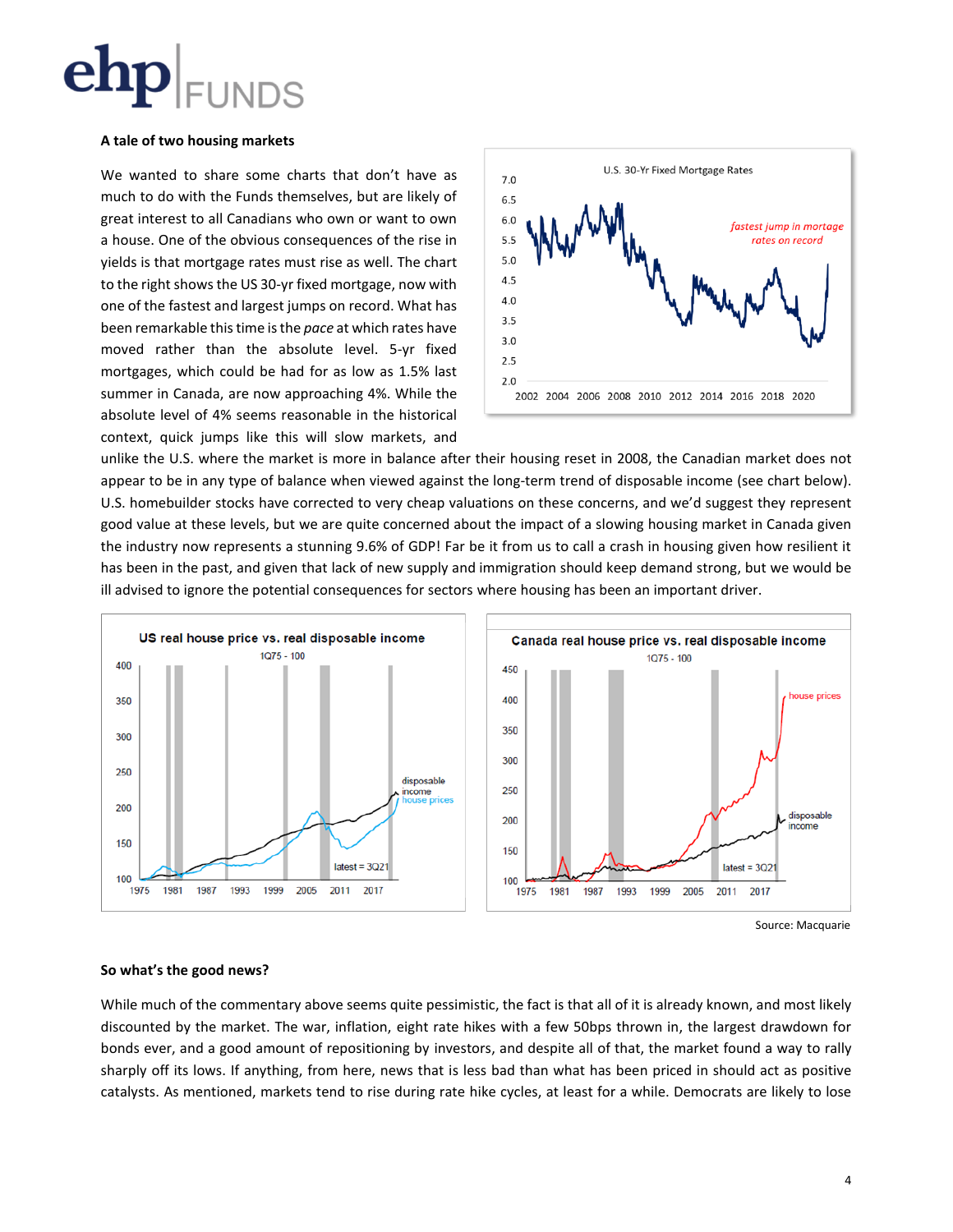

their double majority in the mid-terms, which at the margin is pro-business, and maybe pro-energy supply. The consumer is still in remarkably good shape financially (see chart to the right) and has the ability to spend through at least some of the current inflation while they wait for wages to catch up. GDP is coming off the boil, but is by no means close to recessionary levels, and employment remains strong and growing. Supply chains are improving as indicated by some of the commentary in recent ISM surveys, and China abandoning or softening its zero-Covid stance could have a major impact if it comes to pass. Russia is losing the war versus what their initial expectations were, and barring the tail risk of a dramatic escalation by a suddenly weakened Putin, the odds favour a face-saving armistice, further relaxing pricing and supply pressures. In



Source: St. Louis Federal Reserve

other words, markets tend to muddle through when the risks are known, and climb the proverbial wall of worry.

The quarter was a challenging start to the year not just for equity and bond markets, but also our strategies, as the aggressive de-risking by hedge funds had the effect of seeing higher quality, formerly trending stocks get sold, while lower quality, high beta stocks were covered, making our shorts much less effective in hedging against losses from longs. Just as this de-grossing was winding up, and long/short strategies stabilized with meaningful outperformance against benchmarks, the market staged a remarkable rally with another wave of aggressive buying of the lowest quality stocks. It's unusual for our shorts to have lost money in a quarter where indices finished lower, but that was the hand we were dealt this time around, and importantly those same shorts are what offered real protection to the Funds during bear markets like 2020.

The question now is whether what we just witnessed was just a bear market rally, or the resumption of the uptrend that started post-Covid, and one in which investors had overly discounted the pessimistic scenarios. If this is indeed a bear market rally, it's a big one by historical contexts, although not unprecedented, with BofA noting that there have been four larger 10-day rallies than the current one in previous bear markets going back to 1927. But, unless we are on the cusp of recession, which is not yet in the data, then respecting the "green shoots" that we are seeing across markets globally is the path with the better odds.

There is ample fuel for a rally to continue. Hedge fund positioning is near the lowest of its historical net and gross exposure, with a net of only 45% on average, or in the 14<sup>th</sup> percentile, according to MS Prime Brokerage. In fact, it was in part this de-risking that caused higher quality stocks to sell off in January and February while low quality stocks were bought to cover shorts, worsening their (and our) returns. Institutional money managers have raised cash to the highest level since April of 2020 according to the latest BofA survey, the lowest equity exposure in two years, and the share of managers expecting a bear market this year has risen to 60% (from 40% in February). All this to say that there is a lot of money that will need to chase the market higher if consensus of a recession turns out to be nothing more than a growth scare. So, who's been buying all the stock that hedge funds and institutions have been selling? Retail and corporate buybacks, that's who. Typically, during an equity market sell-off of 10%, there would be an average of \$10 Billion of equity outflows from US equity funds during the 3 months following a market peak. This time, \$93 Billion flowed *into* US equity funds YTD, following on from the record \$243 Billion of inflows in 2021. Remarkably, retail has "bought the dip" yet again.

Its quite likely that given high cash balances and current dislike of bonds, retail investors may continue to be net buyers of stocks, and corporate buybacks have been very active, with a record \$319 Billion authorized this year according to Goldman (up from \$267 Billion this time last year).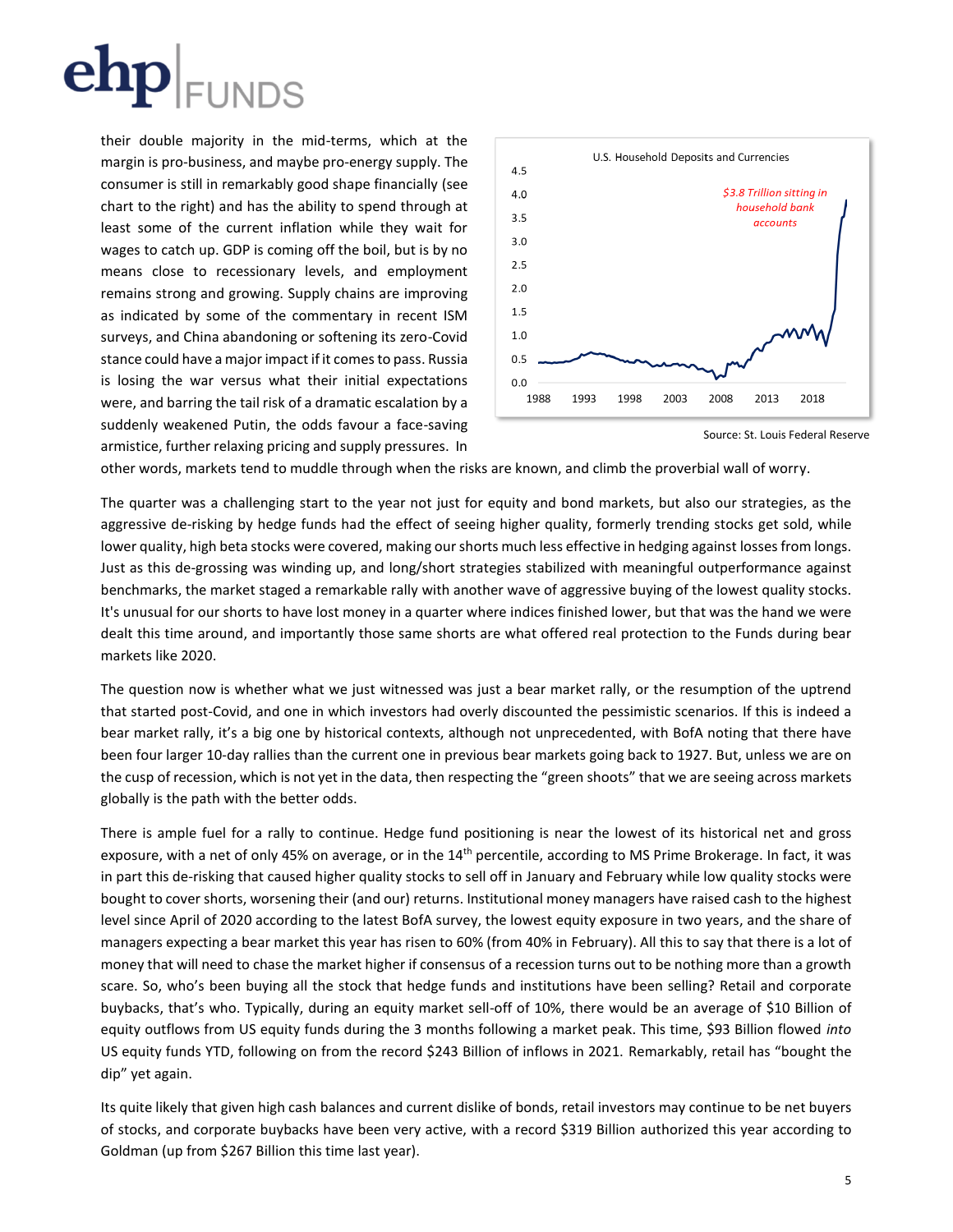

As of the end of the month, our risk process has added back moderate risk, first in cyclical markets like Canada and Australia, and more recently in the U.S., the U.K. and Europe. Some stocks, like those tied to homebuilders, and financials, look oversold, and where trends have held in, we remain allocated to higher quality, now more reasonably priced equities in these sectors. Select technology names have become cheap enough as well, and also have a high quality of earnings. And while energy stocks and materials (like fertilizers) have obviously been the star sectors this year, we see plenty of remaining value and earnings growth in these and other resource companies like copper, coal, steel, and lumber. High yield bonds remain the holdout for our risk models, held down not by credit concerns as much as overall yield pressure. While they have not yet resumed an uptrend, we have the benefit of buying them back at much cheaper prices than where we sold them in January if and when they do. While we're cautiously optimistic, we're also pragmatic, and a resumption of the market declines would have us protect capital again, unemotionally following our process without judgement.

Even if the current inflation and rate hike cycle doesn't slow growth to the point of recession, the path forward for real returns for all asset classes in now challenged. The case for alternative funds remains strong with bonds offering little to no nominal yield, and negative real yields if we account for expected inflation. While the M&A market will be hard pressed to repeat the activity level of 2021, an apparently endless supply of SPACs currently offer good rate-of-return opportunities and asymmetrical risk-reward. Merger arbitrage strategies continue to stand out as good bond replacements. The environment described above should continue to suit active long/short managers who can take advantage of wide dispersion of valuations among stocks and sectors, as well as those that are nimble enough to adjust in what may continue to be a market of extremes. As always, we will remain patient and disciplined in terms of applying our process, following an approach that relies on actual market changes and not forecasts of such.

Thank you for continuing to trust us with your investment dollars.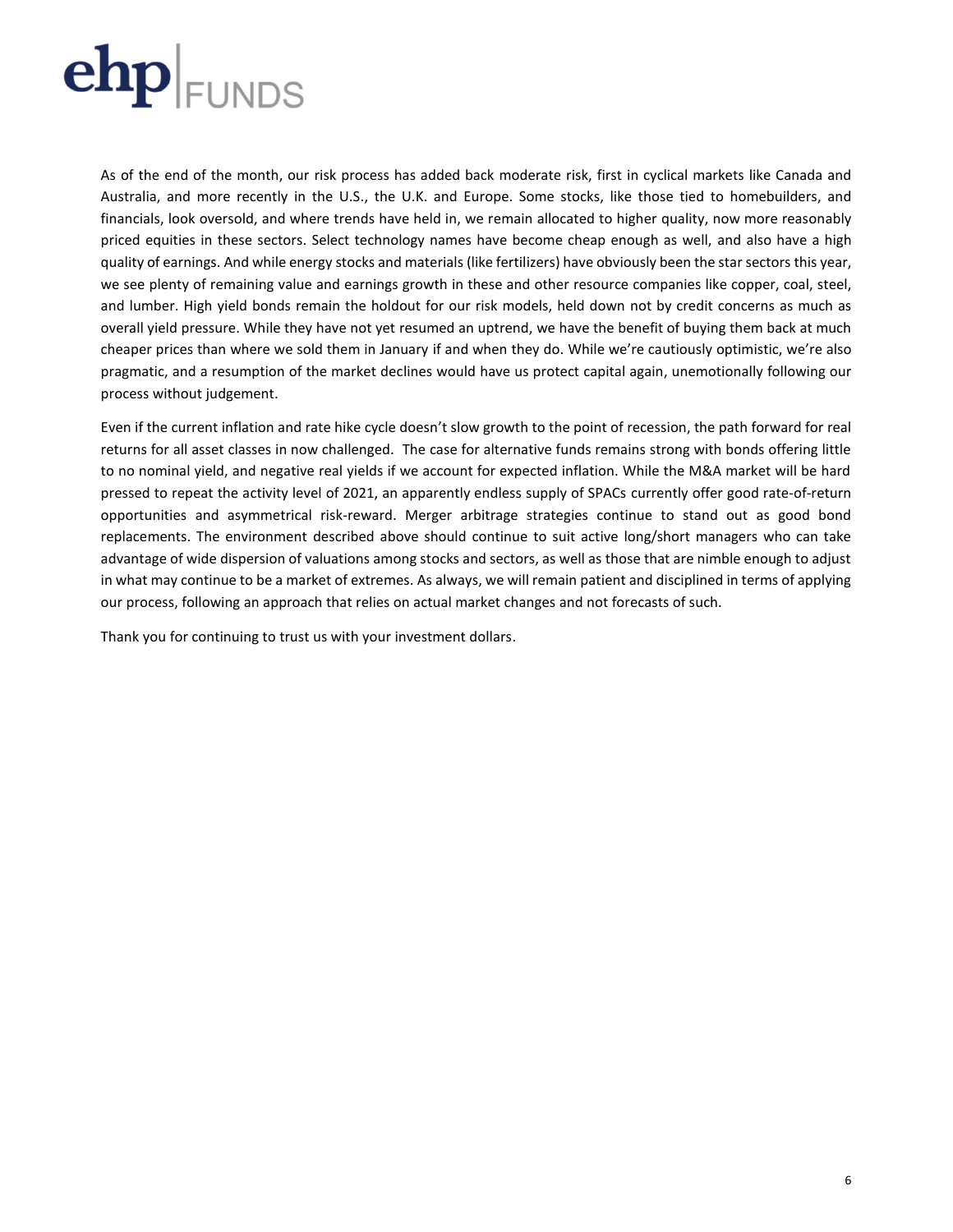

### **Fund Specific Commentary**

Summary of Returns (F-Class unless otherwise denoted):

| <b>Fund</b>                                             | 1M       | 3M       | <b>YTD</b> | 1YR     | 3YR   | <b>Inception</b> |
|---------------------------------------------------------|----------|----------|------------|---------|-------|------------------|
| <b>Defensive/Conservative Funds:</b>                    |          |          |            |         |       |                  |
| <b>EHP Foundation Alternative Fund</b>                  | $-0.9\%$ | $-4.0\%$ | $-4.0\%$   | 1.1%    | 3.2%  | 4.0%             |
| <b>EHP Foundation International Alternative Fund</b>    | $-0.3%$  | $-4.1%$  | $-4.1%$    | $0.0\%$ | 0.5%  | 2.1%             |
| EHP Global Arbitrage Alternative Fund                   | $-0.8%$  | $-3.6%$  | $-3.6%$    | 2.7%    | 5.5%  | 7.7%             |
| EHP Strategic Income Alternative Fund*                  |          |          |            |         |       |                  |
|                                                         |          |          |            |         |       |                  |
| <b>Core/Moderate Funds:</b>                             |          |          |            |         |       |                  |
| EHP Advantage Alternative Fund                          | 0.3%     | $-3.5%$  | $-3.5%$    | 7.9%    | 6.6%  | 6.2%             |
| EHP Advantage International Alternative Fund            | 0.7%     | $-5.3%$  | $-5.3%$    | 2.9%    | 2.1%  | 2.9%             |
| <b>EHP Select Alternative Fund</b>                      | 1.7%     | $-4.2%$  | $-4.2%$    | 1.3%    | 14.5% | 12.8%            |
| EHP Global Multi-Strategy Alternative Fund <sup>1</sup> | $-0.2%$  | $-5.3%$  | $-5.3%$    | 3.4%    |       | 6.5%             |
|                                                         |          |          |            |         |       |                  |
| <b>Specialty Funds:</b>                                 |          |          |            |         |       |                  |
| EHP Multi-Asset Absolute Return Fund <sup>2</sup>       | 5.7%     | 6.2%     | 6.2%       |         |       | $7.4%^{2}$       |
| EHP Global ESG Leaders Alternative Fund*                |          |          |            |         |       |                  |

\*Returns are available after 1 year of track record as per National Instrument 81-102

<sup>1</sup>The EHP Global Multi-Strategy Alternative Fund (formerly the EHP Global Multi-Strategy Fund) (the "Fund") was not a reporting issuer during the period of December 28, 2020 to December 31, 2021 (the "Relief Period"). EHP Funds Inc., the manager of the Fund, obtained exemptive relief on behalf of the Fund to permit the disclosure of performance data of the units of the Fund relating to this Relief Period prior to which the Fund was not a reporting issuer. On January 1, 2022 the Fund became a reporting issuer. While the manager reduced, as of January 1<sup>st</sup> 2022, both the management fee rate (from 1.0% to 0.9% per annum) and performance fee rate (from 20% to 15%) for Class F unitholders of the Fund, the other operating expenses of the Fund would have been higher during the Relief Period the Fund was not a reporting issuer due to the additional regulatory requirements applicable to a reporting issuer.

²EHP Multi-Asset Absolute Return Fund was launched November 1, 2021. Returns shown are for Founders Class which is currently available to new investors. "Inception" for this Fund refers to the cumulative return from the inception date (i.e., such rate has not been annualized, while the "Inception" for both the Defensive/Conservative Funds and Core/Moderate Funds do reflect an annualized return).

## **Defensive / Conservative Funds**

### **EHP Foundation Alternative Fund**

The Fund was down -4.0% over the quarter, in what was a particularly challenging environment for the strategy. The Fund entered the year at the higher end of its risk ranges, following performance that was in excess of targeted returns for 2021. As the markets declined in January our systematic risk-gearing approach cut risk by exiting high yield positions, decreasing long equity exposure, and increasing weight to equity shorts. What was evident in both January and February was that other players, notably long/short hedge funds, were also aggressively "de-grossing" their books, which had the effect of higher quality stocks being sold, while lower quality shorts were covered, causing the Fund moderate losses as shorts offered little protection. There were few places to hide as U.S. long bonds fell alongside stocks, removing one source of tactical protection for our approach. As broad markets dropped further into March (with the S&P declining nearly -15% from prior highs at its worst point), the Fund held stable and protected capital, but, as has been the case in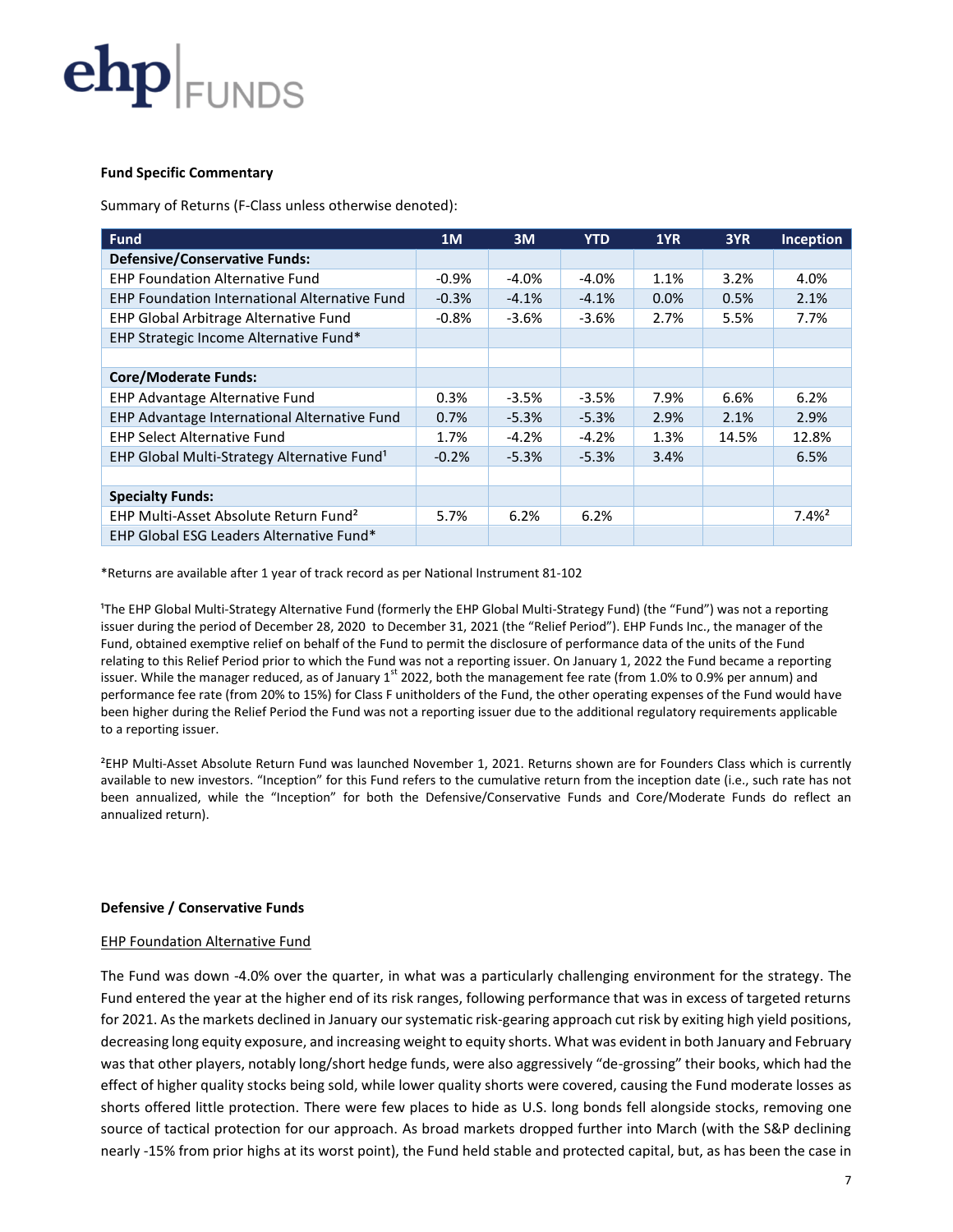more recent corrections, the market rallied furiously from the lows, up 10%+ in short order and with some of the lowest quality, highest beta stocks reversing course to jump higher. Given our defensive positioning, the Fund had further losses as our shorts outran our longs into quarter end.

While frustrating, losses were contained within our tolerance for the strategy, and can be an unfortunate by-product of having more volatile, lower quality shorts that can be so valuable during major corrections like March of 2020. In terms of attribution, losses came from both longs and shorts, with only Canada providing positive absolute returns as our commodity-heavy home market meaningfully outperformed the U.S. for the first time in years. Our Credit Momentum strategy had moderate losses from both High Yield as well as U.S. Long Bonds, which whipsawed higher in early March, only to roll over again in one of their toughest quarters on record. Merger Arb had small losses as arbitrage spreads widened in sympathy with credit spreads, and SPACs remained decidedly for sale and at their widest spreads ever.

Virtually all market rallies after larger corrections start with a "dash for trash", as the most beaten down stocks are bought by those who are short, or those who seek "bargains". It is impossible to tell until after the fact if a rally is a "bear market rally" that ultimately reverses, or whether it's the start of a new bull run, but as always, we respect our gearing process, and add back risk as the signals dictate. Most often after periods of junk rallies, comes a "normalization" where higher quality stocks outperform and overbought low-quality stocks stall out, leading to gains for our approach. We enter Q2 with the Fund partially risk on, with our Credit allocation still sitting in cash rather than either high yield or treasuries. We are overweight sectors that benefit from inflation like materials and energy, and long select technology names where multiples have meaningfully declined. We remain underweight expensive technology as well as bondproxy utilities and REITs, plus staples that face the most headwind in a stagflationary environment.

## EHP Foundation International Alternative Fund

The Fund was down -4.1% over the quarter, in what was a particularly challenging environment for the strategy. The Fund entered the year at the higher end of its risk ranges. As the markets declined in January our systematic risk-gearing approach cut risk by exiting high yield positions, decreasing long equity exposure, and increasing weight to equity shorts. What was evident in both January and February was that other players, notably long/short hedge funds, were also aggressively "de-grossing" their books, which had the effect of higher quality stocks being sold, while lower quality shorts were covered, causing the Fund moderate losses as shorts offered little protection. There were few places to hide as U.S. long bonds fell alongside stocks, removing one source of tactical protection for our approach. As broad markets dropped further into March (with the MSCI EAFE Index declining nearly -17% from prior highs at its worst point), the Fund held stable and protected capital, but, as has been the case in more recent corrections, the market rallied furiously from the lows, up 10%+ in short order and with some of the lowest quality, highest beta stocks reversing course to jump higher. Given our defensive positioning, the Fund had further losses as our shorts outran our longs into month end.

While frustrating, losses were contained within our defined tolerance for the strategy, and can be an unfortunate byproduct of having more volatile, lower quality shorts that can be so valuable during major corrections like March of 2020. In terms of attribution, losses came from all regions, led by Europe which was hardest hit by the Russian invasion of Ukraine on its doorstep. Shorts offered almost no protection over the period, with only small gains in Europe and losses in other regions. Our Credit Momentum strategy had moderate losses from both High Yield as well as U.S. Long Bonds, which whipsawed higher in early March, only to roll over again in one of their toughest quarters on record. Merger Arb had small losses as arbitrage spreads widened in sympathy with credit spreads, and SPACs remained decidedly for sale and at their widest spreads ever.

Virtually all market rallies after larger corrections start with a "dash for trash", as the most beaten down stocks are bought by those who are short, or those who seek "bargains". It is impossible to tell until after the fact if a rally is a "bear market rally" that ultimately reverses, or whether it's the start of a new bull run, but as always, we respect our gearing process, and add back risk as the signals dictate. Most often after periods of junk rallies, comes a "normalization"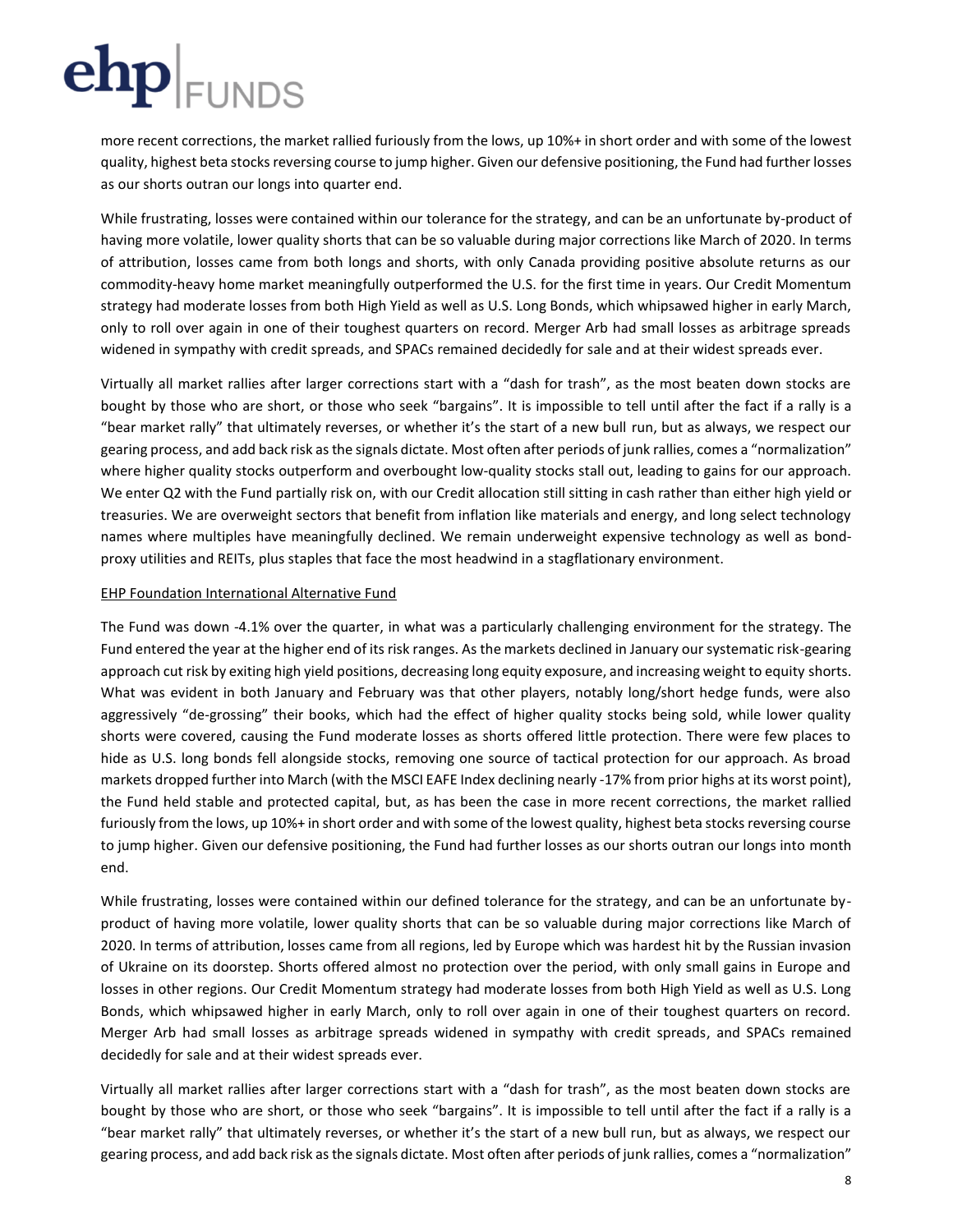where higher quality stocks outperform and overbought low-quality stocks stall out, leading to gains for our approach. We enter Q2 with the Fund partially risk on, with our Credit allocation still sitting in cash rather than either high yield or treasuries. We are overweight more cyclical sectors, long select technology names where multiples have meaningfully declined, and underweight expensive technology as well as bond-proxy utilities and telcos.

## EHP Global Arbitrage Alternative Fund

The Fund was down -3.6% over the quarter in what was a challenging environment for the strategy. Losses came from merger arb spreads widening in sympathy with credit spreads, ending the quarter close to 10% annualized, levels not seen since May of 2020, as well as from SPACs and SPAC warrants that were sold relentlessly to fresh all-time lows. It is remarkable that only a year ago investors were paying a premium to cash for virtually all SPACs, and today the exact opposite conditions exist. The average SPAC seeking a deal now yields an attractive 3.3% (unlevered), with no risk of capital loss if held to redemption, as well as the upside optionality that the SPAC finds an attractive deal and shares can be sold above trust value. SPAC warrants, which we had added in late Q4 and early this year, were down materially as holders sold at what can only be described as heavily discounted levels. The average completed SPAC warrant trades  $\sim$ \$1, (given they are 5-yr warrants, the time value hold value even if the underlying equity declines) while the average pre-deal warrant now trades at \$0.33. The market is effectively implying that 2/3rds of existing SPACs will fail to find a deal, despite the fact that there have historically been very few liquidations, even in the current environment (approx. 2% of SPACs have liquidated historically). SPAC sponsors have real capital at risk in these structures, and are already adapting to both SEC scrutiny on overly promotional forecasts, as well as investor desire to support "real" companies with both current profits and growth potential. While the weight to SPACs overall sits at our max 20% given liquidity considerations, (approx. 16% common shares and 4% warrants), we see the asset class as the most attractive among the current opportunities.

The Fund participated in over 98 traditional arbitrage opportunities, and holds 43 positions as of the end of the quarter. There were no deal breaks in the portfolio during the period. SPACs now account for approximately 20% of the Fund, represented by 244 positions. The traditional merger market has slowed vs. its pace last year – boards tend to be most confident when markets are rising, and their ability to raise debt or use inflated equity as currency are high. Deal timelines remain stretched as competitive reviews are more common under the Biden administration and taking longer to complete, and in general we've been avoiding deals with such risk, particularly given that downside risk increases in the event of a break during volatile markets. The outlook for deal flow is hard to handicap. On one hand, private equity still has a large war chest of cash it needs to put to work, and multiples in many sectors have come down from prior highs. One the other hand, high yield debt markets, which are often a source of funds for deals, are less supportive and the cost of that debt is higher, making transactions more difficult to finance. The market is concerned about a growth slowdown, which would further pressure deal flow if it comes to pass, although typically even during recessionary periods there can be adequate deal flow priced with wide spreads to maintain an attractive overall return. Rising interest rates tend to be a benefit for merger arb in that new deal spreads reflect the higher yields immediately, increasing notional returns on these mergers. Given that mergers tend to be completed in 3-6 months, the strategy is akin to a "floating rate" note that adjusts quickly to the current yield environment.

## EHP Strategic Income Alternative Fund

The Fund launched June 1, 2021, and finished the month with a NAV per Class F unit of \$10.202. As per National Instrument 81-102 regulations, return calculations can only be shown after one year of track record.

The Fund is currently in a risk-off mode. Our core long/short bond portfolio represents 44.5% of NAV on a net basis (77.5% long and 30% short), and our Credit Momentum strategy, representing 30% of the fund, is currently in cash. This sub-strategy normally rotates between U.S. High Yield debt and U.S. 30-Yr Treasuries ETFs, but since neither high yield nor treasuries are in an uptrend, cash is preferred. To recall, these ETFs serve both as a "liquidity buffer", as well as an effective way to quickly reduce credit risk in the event our risk indicators roll over. Given the state of the bond market,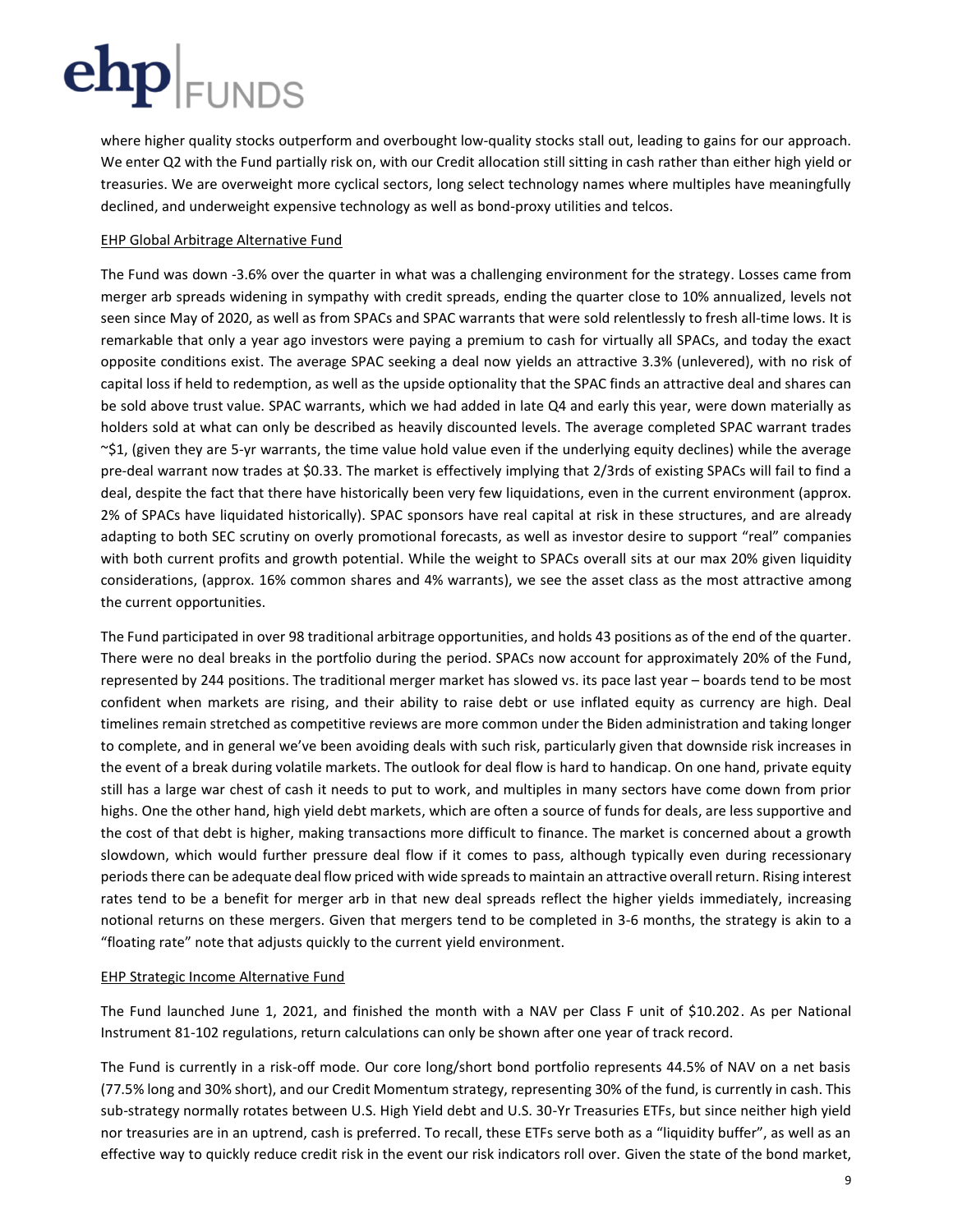with rates rising rapidly, we opted to add additional tactical hedges to protect against remaining credit risk, which we have since removed as markets stabilize. The quarter was a challenge to navigate, no surprise given it featured the largest drawdown in aggregate bonds in 50 years. While our Credit Momentum strategy sustained losses during the quarter, the damage was limited, and we now have the advantage of being able to buy back high yield bond ETF exposure at a meaningfully lower price than where we exited them in January, if and when our risk signal turns positive.

Risk Arbitrage opportunities, which are primarily in SPACs with the highest yields-to-maturities, round out the portfolio at 20% of NAV. We continue to see a wealth of opportunities for safe yields north of 3% unlevered in this space.

In the first quarter, the fixed income market was under pressure from the combination of inflation, rate hikes and war news flows, leading to down months in January, February and first half of March but stabilizing, at least temporarily, in the second half of March. The Bloomberg Barclays US Aggregate Bond Index was down 5.9% during the quarter, while the Bloomberg Barclays US Corporate High Yield Bond Index was down 4.8% in the quarter. The weakness in high yield was primarily driven by treasuries rather than corporate fundamental concerns as the riskiest CCC segment of high yield was down only 3.8%.

The primary market priced a mere \$43b of debt, the slowest first quarter since 2016, as borrowers stayed away amid rising inflation and the more aggressive stance taken by the Federal Reserve.

Spreads of investment-grade corporate bonds ended the quarter at 116 basis points over Treasuries, 24 basis points wider than the end of Q4. Similarly, the risk premium on high-yield debt ended the quarter at 324 basis points, (only) 42 basis points wider than at the end of Q4. In contrast to March of 2020 and December of 2018 where high yields bonds had meaningful pullbacks, the moves this time are being driven by the rates market rather than the credit market, suggesting that corporate bonds are not yet overly concerned about a slowdown that would result in a recession. The US 10 years treasuries ended the quarter with a yield of 2.34%, 83 bps wider than at the end of Q4. Our ability to short higher risk bonds and to gear the risk down when the market regime changes has been instrumental in protecting our fund in this kind of increasing rates and general uncertain environment.

We continued to run our disciplined portfolio management process in Q1 albeit we reduced portfolio's churn given the increased trading costs (wider bid-ask spreads from dealers). The fund was appropriately positioned coming into this environment, our process is designed to allow us the luxury of not being forced to trade in erratic markets and position the portfolio when the trading costs are low. The Fund's largest sector exposure remains energy at 14.4%, somewhat higher than at the end of Q4 (12.5%). We enter Q2 of 2022 with credit risk at the lower end of our range, with duration at 1.6, and net yield of 3.0% (including the estimated yield from SPACs).

## **Core / Moderate Funds**

## EHP Advantage Alternative Fund

The Fund was down -3.5% over the quarter, in what was a particularly challenging environment for the strategy. The Fund entered the year at the higher end of its risk ranges, following performance that was in excess of targeted returns for 2021. As the markets declined in January our systematic risk-gearing approach cut risk by exiting high yield positions, decreasing long equity exposure, and increasing weight to equity shorts. What was evident in both January and February was that other players, notably long/short hedge funds, were also aggressively "de-grossing" their books, which had the effect of higher quality stocks being sold, while lower quality shorts were covered, causing the Fund moderate losses as shorts offered little protection. There were few places to hide as U.S. long bonds fell alongside stocks, and the commodity-centric CAD outperformed typically flight-to-safety USD, removing two sources of tactical protection for our approach. As broad markets dropped further into March (with the S&P declining nearly -15% from prior highs at its worst point), the Fund held stable and protected capital, but, as has been the case in more recent corrections, the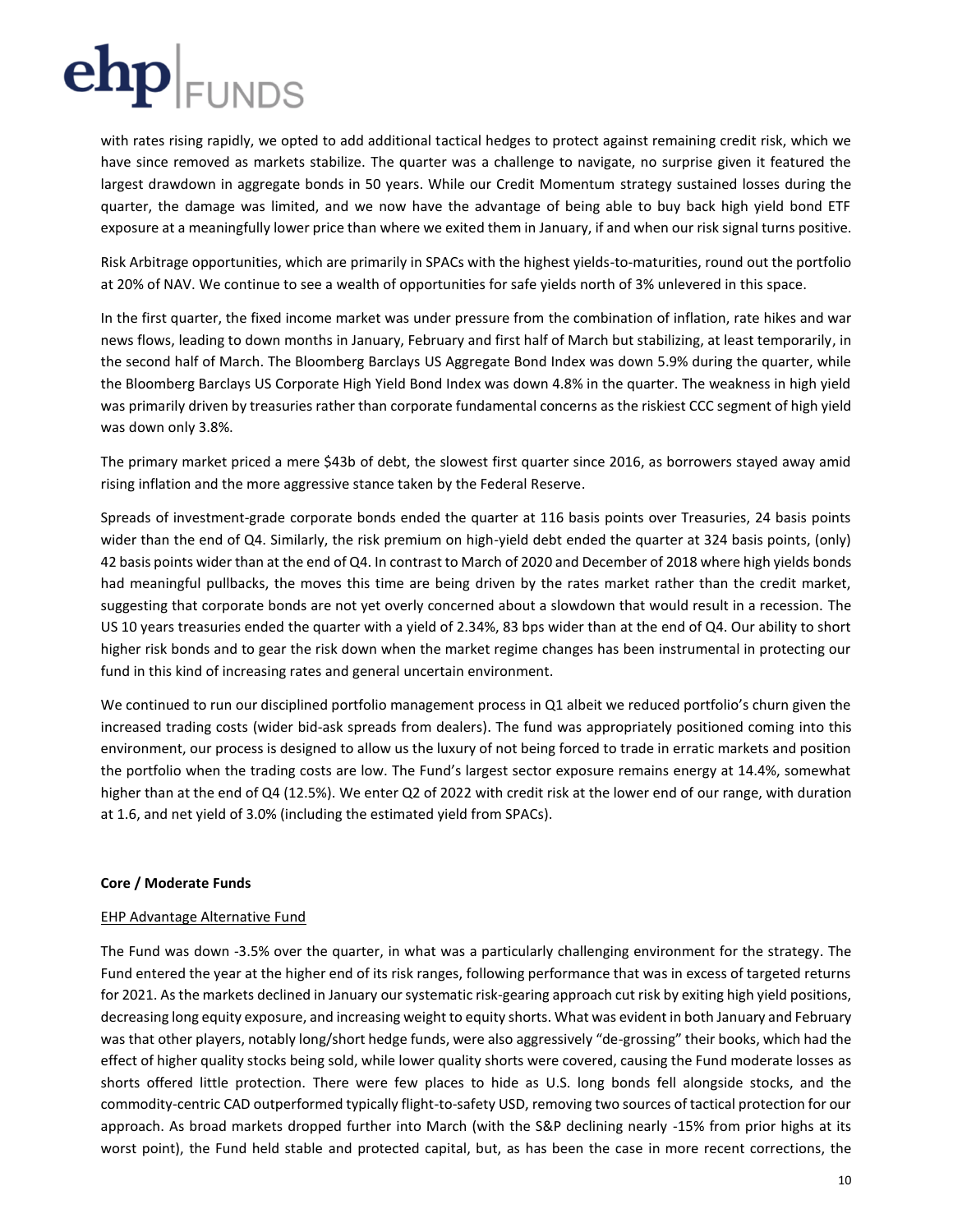market rallied furiously from the lows, up 10%+ in short order and with some of the lowest quality, highest beta stocks reversing course to jump higher. Given our defensive positioning, the Fund had further losses as our shorts outran our longs into month end.

While frustrating, losses were contained well within our defined tolerance for the strategy, and can be an unfortunate by-product of having more volatile, lower quality shorts that can be so valuable during major corrections like March of 2020. In terms of attribution, losses came from both longs and shorts, with only Canada providing positive absolute returns as our commodity-heavy home market meaningfully outperformed the U.S. for the first time in years. Our Credit Momentum strategy had losses from both High Yield as well as U.S. Long Bonds, which whipsawed higher in early March, only to roll over again in one of their toughest quarters on record. Merger Arb had losses as arbitrage spreads widened in sympathy with credit spreads, and SPAC common shares and warrants remained decidedly for sale and at their widest spreads ever.

Virtually all market rallies after larger corrections start with a "dash for trash", as the most beaten down stocks are bought by those who are short, or those who seek "bargains". It is impossible to tell until after the fact if a rally is a "bear market rally" that ultimately reverses, or whether it's the start of a new bull run, but as always, we respect our gearing process, and add back risk as the signals dictate. Most often after periods of junk rallies, comes a "normalization" where higher quality stocks outperform and overbought low-quality stocks stall out, leading to gains for our approach. We enter Q2 with the Fund partially risk on, with our Credit allocation still sitting in cash rather than either high yield or treasuries. We are overweight sectors that benefit from inflation like energy and materials, and financials where multiples have meaningfully declined as the market responds to flattening yield curves and rising concern of inflation. We remain underweight expensive technology as well as bond-proxy utilities and REITs.

### EHP Advantage International Alternative Fund

The Fund was down -5.3% over the quarter, in what was a particularly challenging environment for the strategy. The Fund entered the year at the higher end of its risk ranges. As the markets declined in January our systematic risk-gearing approach cut risk by exiting high yield positions, decreasing long equity exposure, and increasing weight to equity shorts. What was evident in both January and February was that other players, notably long/short hedge funds, were also aggressively "de-grossing" their books, which had the effect of higher quality stocks being sold, while lower quality shorts were covered, causing the Fund moderate losses as shorts offered little protection. There were few places to hide as U.S. long bonds fell alongside stocks, removing one source of tactical protection for our approach. As broad markets dropped further into March (with the MSCI EAFE Index declining nearly -17% from prior highs at its worst point), the Fund held stable and protected capital, but, as has been the case in more recent corrections, the market rallied furiously from the lows, up 10%+ in short order and with some of the lowest quality, highest beta stocks reversing course to jump higher. Given our defensive positioning, the Fund had further losses as our shorts outran our longs into month end.

While frustrating, losses were contained within our defined tolerance for the strategy, and can be an unfortunate byproduct of being uncorrelated to equity and bond markets during times of market stress. In terms of attribution, losses came from all regions, led by Europe which was hardest hit by the Russian invasion of Ukraine on its doorstep. Shorts offered limited protection over the period, with only small gains in most regions that couldn't offset losses on long positions. Our Credit Momentum strategy had moderate losses from both High Yield as well as U.S. Long Bonds, which whipsawed higher in early March, only to roll over again in one of their toughest quarters on record. Merger Arb had small losses as arbitrage spreads widened in sympathy with credit spreads, and SPACs remained decidedly for sale and at their widest spreads ever.

Virtually all market rallies after larger corrections start with a "dash for trash", as the most beaten down stocks are bought by those who are short, or those who seek "bargains". It is impossible to tell until after the fact if a rally is a "bear market rally" that ultimately reverses, or whether it's the start of a new bull run, but as always, we respect our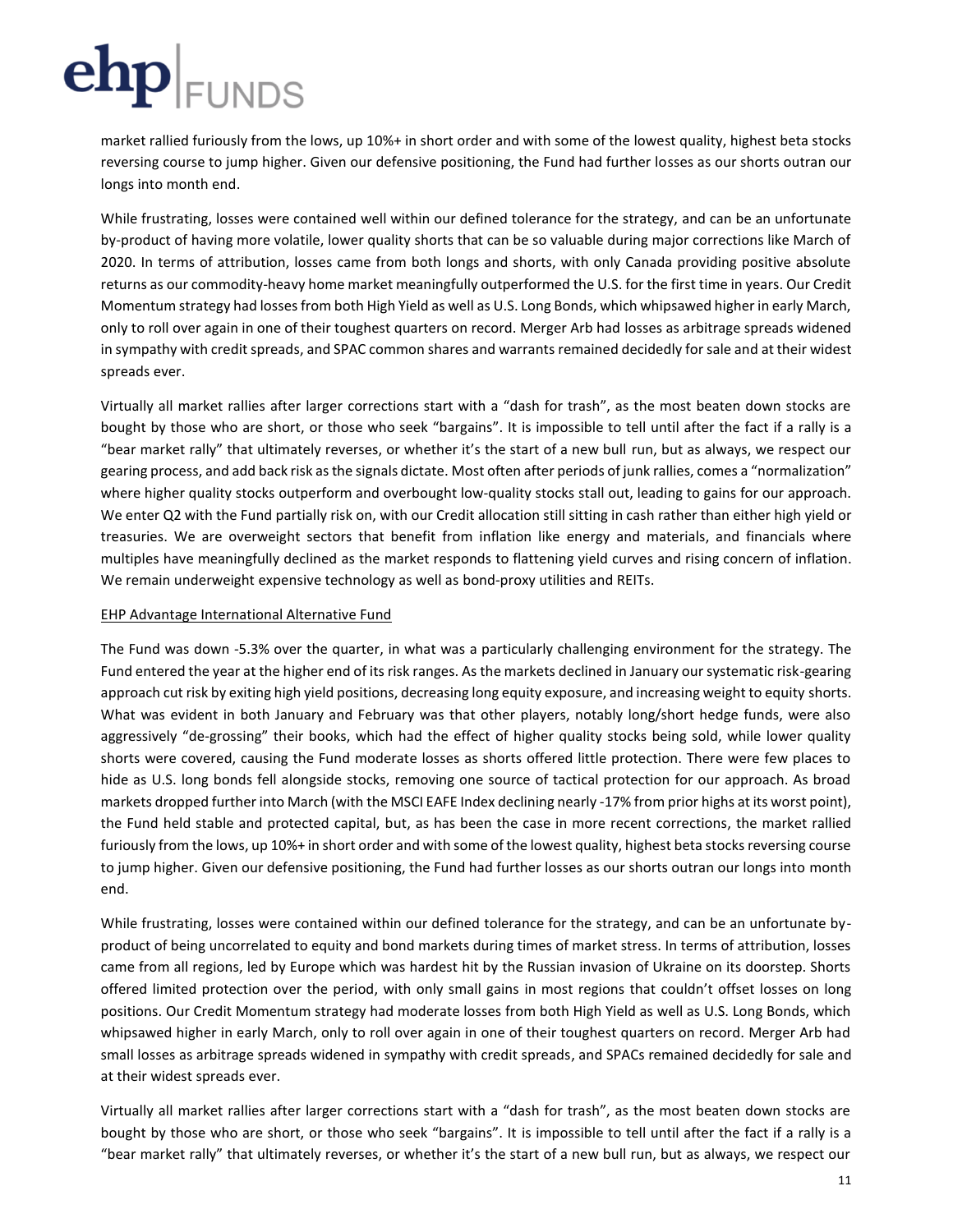gearing process, and add back risk as the signals dictate. Most often after periods of junk rallies, comes a "normalization" where higher quality stocks outperform and overbought low-quality stocks stall out, leading to gains for our approach. We enter Q2 with the Fund partially risk on, with our Credit allocation still sitting in cash rather than either high yield or treasuries. We are overweight more cyclical sectors, and overweight sectors that benefit from inflation like materials, and financials where multiples have meaningfully declined as the market responds to flattening yield curves and rising concern of inflation. We remain underweight expensive technology as well as bond-proxy utilities and REITs.

## EHP Select Alternative Fund

The Fund was down -4.2% over the quarter, with losses occurring in January and February, offset partially by gains in March. The Fund entered the year at the higher end of its risk ranges, following performance that was in excess of targeted returns for the prior two years. As the markets declined in January our systematic risk-gearing approach cut risk, decreasing long equity exposure, and increasing weight to equity shorts, and was whipsawed to a degree by a choppy TSX that oscillated around key risk levels before resolving higher. What was evident in both January and February was that other players, notably long/short hedge funds, were also aggressively "de-grossing" their books, which had the effect of higher quality stocks being sold, while lower quality shorts were covered, causing the Fund moderate losses as shorts offered little protection. While Canadian markets held in well relative to global counterparts, it was led by more levered energy stocks, gold stocks, and materials as opposed to the more profitable, higher-quality stocks in those same sectors which we tend to favour. As global markets rallied furiously from the mid-March lows, these higher beta, lower quality stocks led gains, causing our shorts to outrun our longs into quarter end.

While frustrating, losses were contained well within our defined tolerance for the strategy, and can be an unfortunate by-product of having more volatile, lower quality shorts that can be so valuable during major corrections like March of 2020. In terms of attribution, losses came from both longs and shorts, as low quality, high beta stocks outperformed higher quality, more stable ones. Merger Arb had losses as arbitrage spreads widened in sympathy with credit spreads.

Virtually all market rallies after larger corrections start with a "dash for trash", as the most beaten down stocks or those with highest beta are bought by those who are short, or those who seek "bargains". It is impossible to tell until after the fact if a rally is a "bear market rally" that ultimately reverses, or whether it's the start of a new bull run, but as always, we respect our gearing process, and add back risk as the signals dictate. Most often after periods of junk rallies, comes a "normalization" where higher quality stocks outperform and overbought low-quality stocks stall out, leading to gains for our approach. We enter Q2 with the Fund risk on, and overweight sectors that benefit from inflation like energy and materials, and financials where multiples have meaningfully declined as the market responds to flattening yield curves and rising concern of inflation. We remain underweight expensive technology as well as bond-proxy utilities and REITs.

## EHP Global Multi-Strategy Alternative Fund

The Fund was down -5.3% for the quarter in what was a difficult environment for the strategies the Fund invests in. As a "fund of funds", the Fund holds interests in a number of our EHP alternative mutual funds, with a tactical approach to rotating assets to more defensive strategies as markets become more volatile, and our risk triggers are hit. The Fund entered Q1 in the mid-range of our risk ranges, with a blend of strategies reflecting some risk-off global markets but with strength in North America. The Fund moved to a fully risk off positioning by the end of January as all markets declined and triggered a further defensive tactical shift. The quarter was a challenge for all of our strategies as described above in the individual fund descriptions, with shorts causing losses in most funds as lower quality, higher beta stocks outperformed quality ones despite volatile equity markets. As of the end of the quarter, markets globally had regained enough ground to add back some risk and move to more of a blend of core and defensive strategies, although credit sub-strategies remain in cash. Whether or not this market rally is a short-lived one in a larger bear market, or the start of a new uptrend, we cannot know until after the fact, but as always, we respect our risk management process.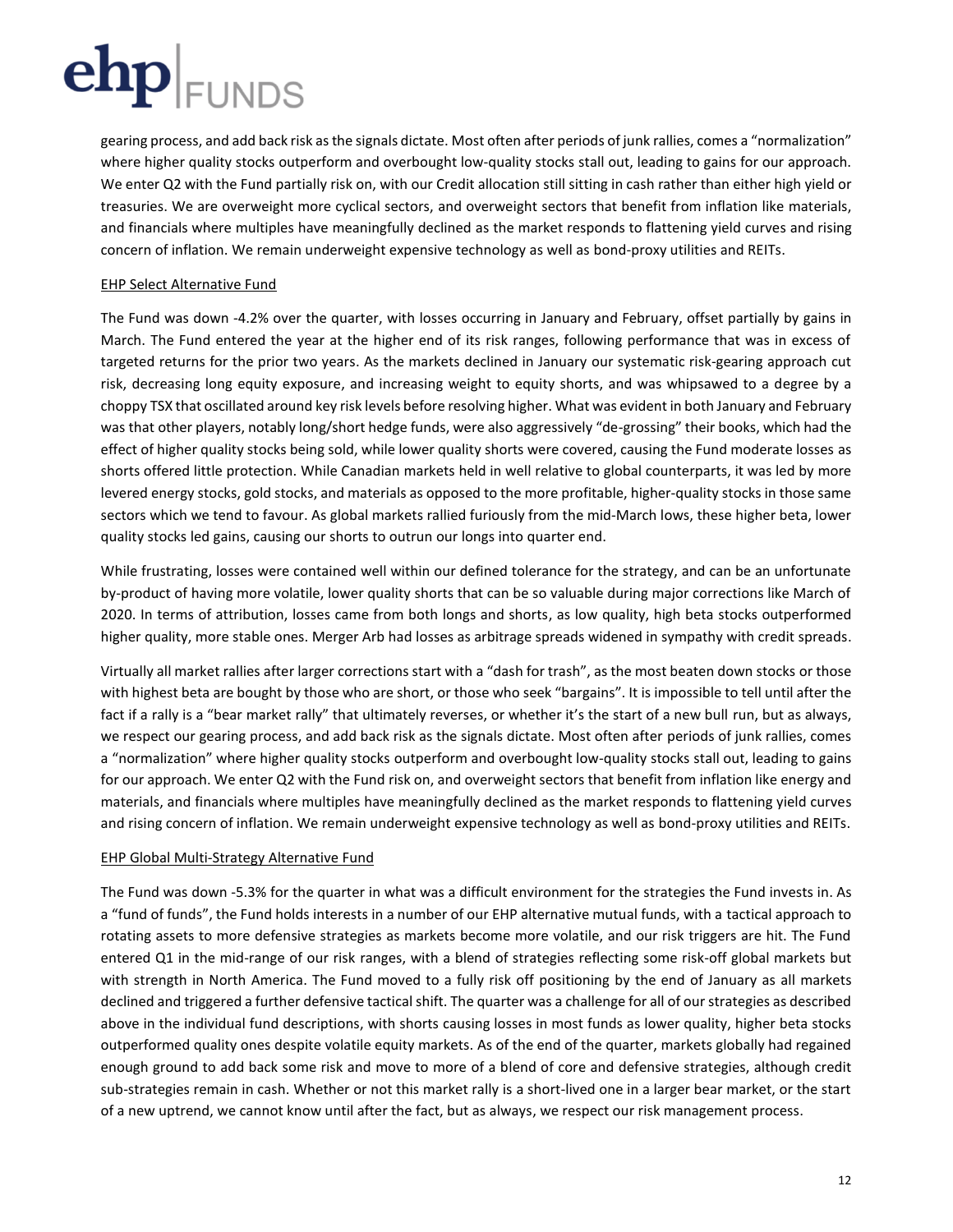

### **Specialty Funds**

### EHP Multi-Asset Absolute Return Fund

The Fund was up 6.2% over the quarter (Founder's Class, which remains open to new investors), with gains led by commodity trend, crowdedness, and carry, followed by cross-asset trend and fixed income carry. Short-term trend and volatility in equities and currency value were detractors to performance due to intraday whipsaws and currency valuations becoming further stretched in the quarter.

In commodities, performance benefitted from multiple sources of return including trend, crowdedness and carry, supported by continued flows into inflation hedges and geopolitical instability which affected energy, grains, and metals, as well as short-term trend and volatility in energy. In equities, short-term trend and volatility were detractors to performance for the quarter, as we experienced several intraday whipsaws. In currencies, trend was a contributor to performance while value was a detractor. In fixed income, we continued to benefit from the trend lower in bonds while carry also contributed positively to performance as we capitalized on one of the worst quarters on record for global fixed income.

Heading into Q2 of 2022, we are well positioned to continue to provide an active inflation hedge and diversifying absolute returns to replace bonds or equity. Equity positioning is currently risk-on, while we are ready to take advantage of an anticipated higher volatility environment. Current positioning in bonds, based on trend and carry, is biased short with a relative preference for higher yielding Australian and UK bonds versus Canadian and Japanese bonds. In currencies we favour the value and trend of USD and JPY versus EUR and AUD. Commodity carry, trend and crowdedness currently favour the long end of curves over short, with a relative preference for energies, metals, and livestock over agricultural, providing continued inflation protection. As always, the Fund will actively adapt positioning to changes in markets and volatility that will inevitably come with developments regarding supply, demand, inflation, central banks, COVID, and geopolitical tensions.

### EHP Global ESG Leaders Alternative Fund

The Fund launched February 1, 20212 and finished the quarter with a NAV per Class F unit of \$9.983. As per National Instrument 81-102 regulations, return calculations can only be shown after one year of track record.

The Fund's objective is to select longs from a universe of global stocks that are considered "ESG leaders" in their sectors as defined by MSCI. From this universe of ~700 global companies, we apply our time-tested approach of buying those that score well on value/quality, momentum, and low volatility measures. Our shorts comprise global stocks that are expensive, declining and volatile, and excludes any company considered an ESG leader as defined by MSCI. More details on MSCI's methodology can be found here:

### [https://www.msci.com/eqb/methodology/meth\\_docs/MSCI\\_ESG\\_Leaders\\_Methodology\\_Nov2020.pdf](https://www.msci.com/eqb/methodology/meth_docs/MSCI_ESG_Leaders_Methodology_Nov2020.pdf)

The Fund launched at the lower end of its risk range, and enters Q2 with broad global indices just below levels that would cause the Fund to add back risk. The pace of the market rally in the last two weeks of March has been remarkable, but virtually all market rallies after larger corrections start with a "dash for trash", as the most beaten down stocks or those with highest beta are bought by those who are short, or those who seek "bargains". It is impossible to tell until after the fact if a rally is a "bear market rally" that ultimately reverses, or whether it's the start of a new bull run, but as always, we respect our gearing process, and add back risk as the signals dictate. Most often after periods of junk rallies, comes a "normalization" where higher quality stocks outperform and overbought low-quality stocks stall out, leading to gains for our approach.